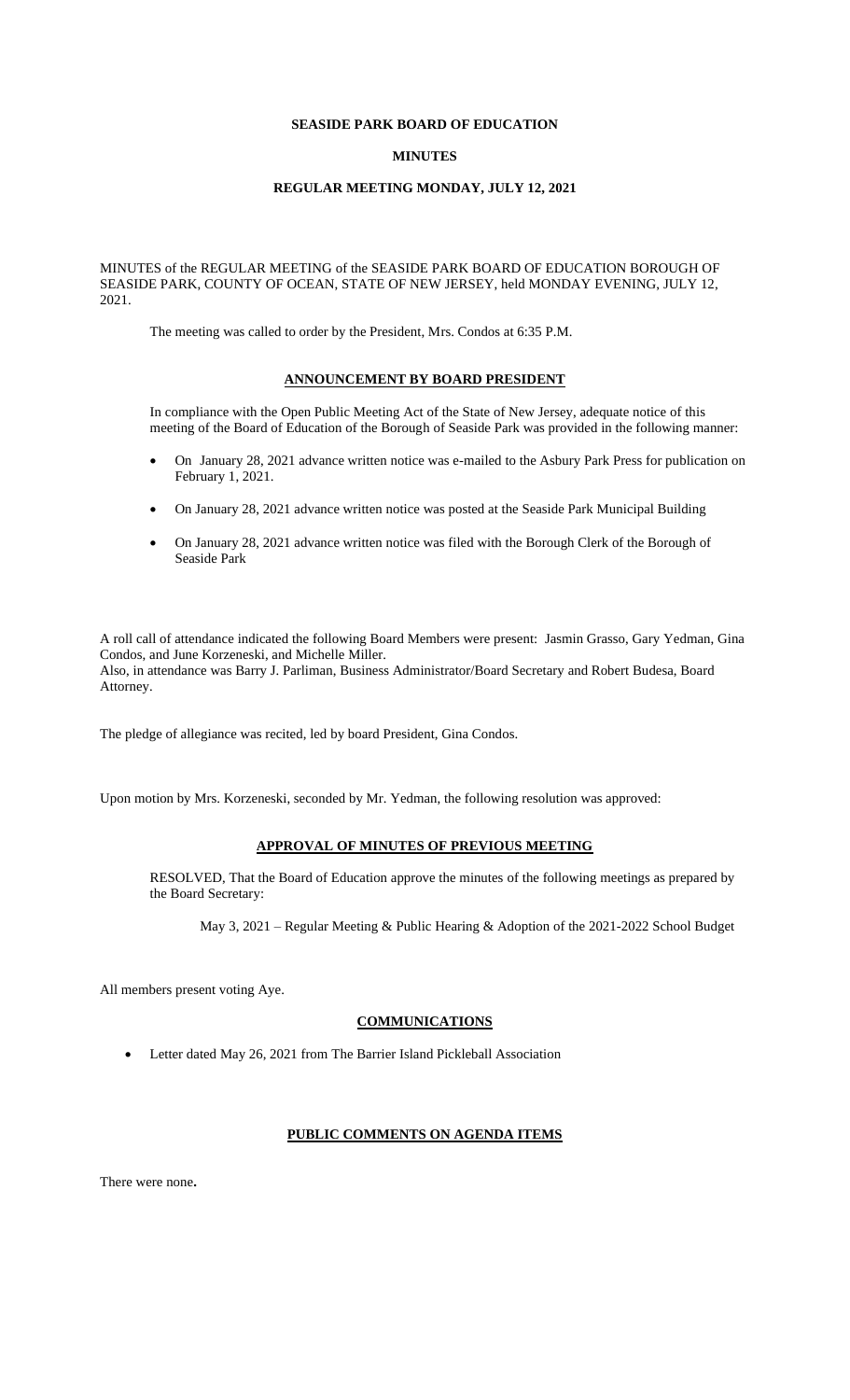Upon motion by Mrs. Korzeneski, seconded by Mr. Yedman, the following resolutions were approved:

# **ANNUAL APPOINTMENTS/APPROVALS**

## A. Affirmative Action Officer

Approval to appoint Barry Parliman as Affirmative Action Officer for the 2021-2022 school year, commencing July 1, 2021 through June 30, 2022.

## B. Public Agency Compliance Officer

Approval to appoint Barry Parliman as Public Agency Compliance Officer for the 2021-2022 school year, commencing July 1, 2021 through June 30, 2022.

C. Auditor

Approval to appoint Robert A. Hulsart & Company, as School Board Auditors for the 2021-2022 school year.

## D. Board Attorney

Approval to appoint Robert Budesa, Esquire, as Board Attorney for the 2021-2022 school year as per contract.

## E. Asbestos Management Officer

Approval to appoint Barry Parliman as Asbestos Management Officer for the 2021-2022 school year, commencing July 1, 2021 through June 30, 2022.

# F. Safety & Health Designee

Approval to appoint Barry Parliman as Safety & Health Designee for the 2021-2022 school year, commencing July 1, 2021 through June 30, 2022.

# G. **Indoor Air Quality Designee**

Approval to appoint Barry Parliman as Indoor Air Quality Designee for the 2021-2022 school year, commencing July 1, 2021 through June 30, 2022.

## H. Broker of Record

Approval to appoint CBIZ Insurance Agency as the Seaside Park Board of Education Broker of Record for the 2021-2022 school year, commencing July 1, 2021 through June 30, 2022.

## I. IPM Coordinator

Approval to appoint Barry Parliman as Integrated Pest Management Coordinator for the 2021- 2022 school year, commencing July 1, 2021 through June 30, 2022.

## J. Right to Know Officer

Approval to appoint Barry Parliman as Right to Know Officer for the 2021-2022 school year, commencing July 1, 2021 through June 30, 2022.

# K. Custodian of Records

Approval to appoint Barry Parliman as Custodian of Records for the 2021-2022 school year, commencing July 1, 2021 through June 30, 2022.

## L. **AHERA Coordinator**

Approval to appoint Barry Parliman as AHERA Coordinator for the 2021-2022 school year, commencing July 1, 2021 through June 30, 2022.

# M. Official Depositories

Approval to designate Ocean First Bank, Wells Fargo Bank, and Bank of America, as the official depositories for the 2021-2022 school year, commencing July 1, 2021 through June 30, 2022.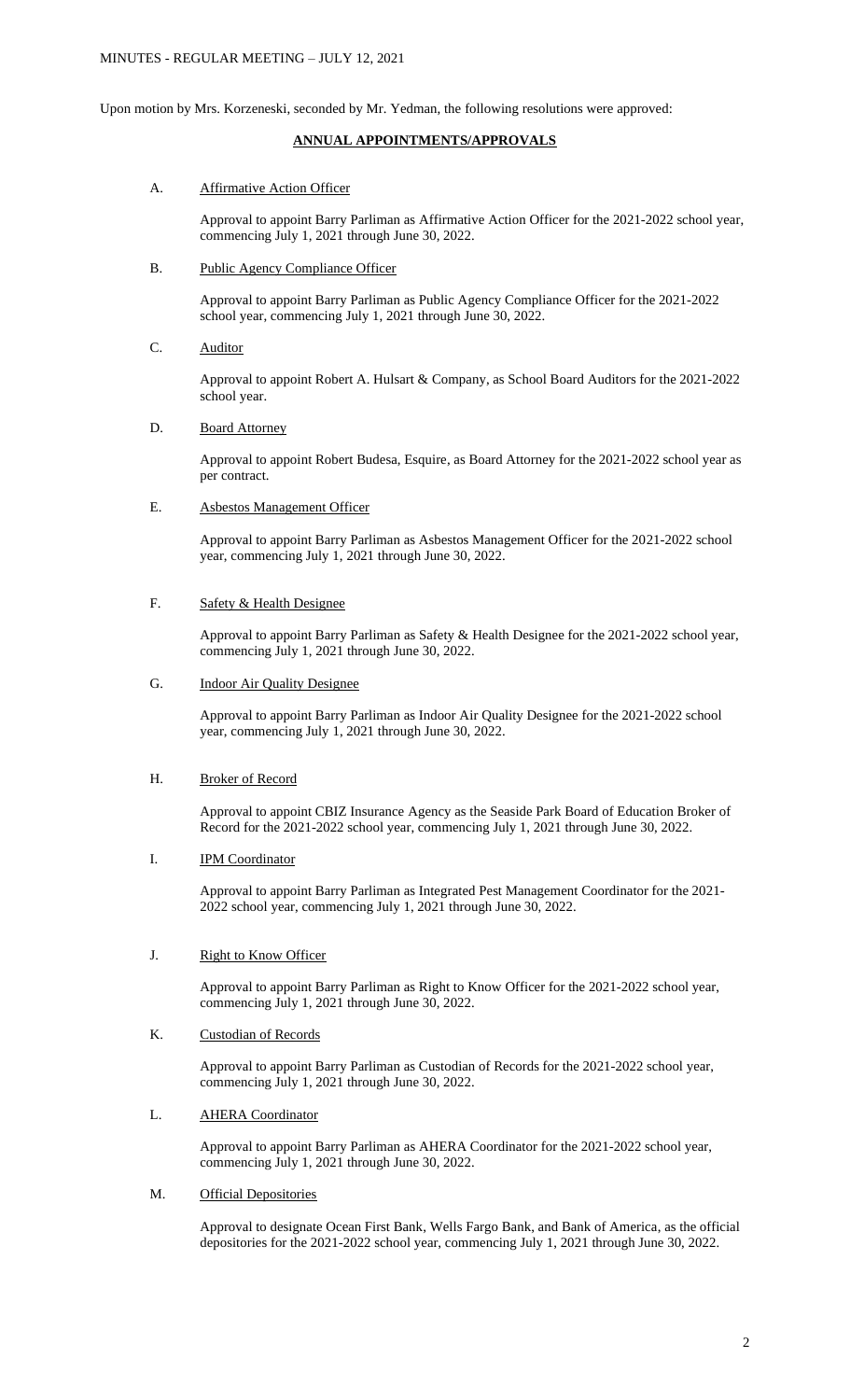# N. Policies/Regulations

Approval to continue all Policies/Regulations currently in effect through the 2021-2022 school year.

All members present voting Aye.

Upon motion by Mr. Yedman, seconded by Ms. Miller the following resolution was approved:

# **10. FINANCE**

- A. To authorize the School Business Administrator to advertise for bids, goods and services as needs arise during the 2021-2022 school year.
- B. To approve use of the Uniform Minimum Chart of Accounts for the State of New Jersey Department of Education for the 2021-2022 school year.
- C. To authorize the School Business Administrator to pay bills between Board of Education Meetings with the bills to be approved at the next Regular Board of Education Meeting.
- D. To approve the procurement of goods and services on an as needed basis from State Agencies through State Contracts, and to approve the quote and bidding thresholds of \$3,900 and \$26,000 respectively.
- E. To authorize the Business Administrator/Board Secretary, Board President, Board Vice-President, and Treasurer of School Monies to sign warrants.
- F. To approve Robert's Rules of Order Parliamentary Procedures.

All members present voting Aye.

Upon motion by Ms. Grasso, seconded by Mr. Yedman, the following resolutions A-H and K were approved, H & I were not approved:

## **RESOLUTIONS**

# A. APPROVAL OF CONTRACT FOR THE BUSINESS ADMINISTRATOR

RESOLVED, That the Board of Education approve the contract of Barry J. Parliman, Business Administrator/Board Secretary, approved by the county office, for the 2021-2022 school year at a salary of \$27,309.00.

## B. AUTHORIZATION FOR APPOINTMENT OF BOARD OFFICE SECRETARY

RESOLVED, That the Board of Education authorize the appointment of Elizabeth D'Aloisio as Secretary in the Board Office for the 2021-2022 school year commencing July 1, 2021 and only through June 30, 2022 in accordance with the approved employment contract at the annual salary of \$26,350.48.

## C. AUTHORIZATION FOR EMPLOYMENT OF TREASURER OF SCHOOL MONIES

RESOLVED, That the Board of Education authorize employment of Elizabeth Sarantinoudis as Treasurer of School Monies for the 2021-2022 school year at the annual salary of \$4,702.00.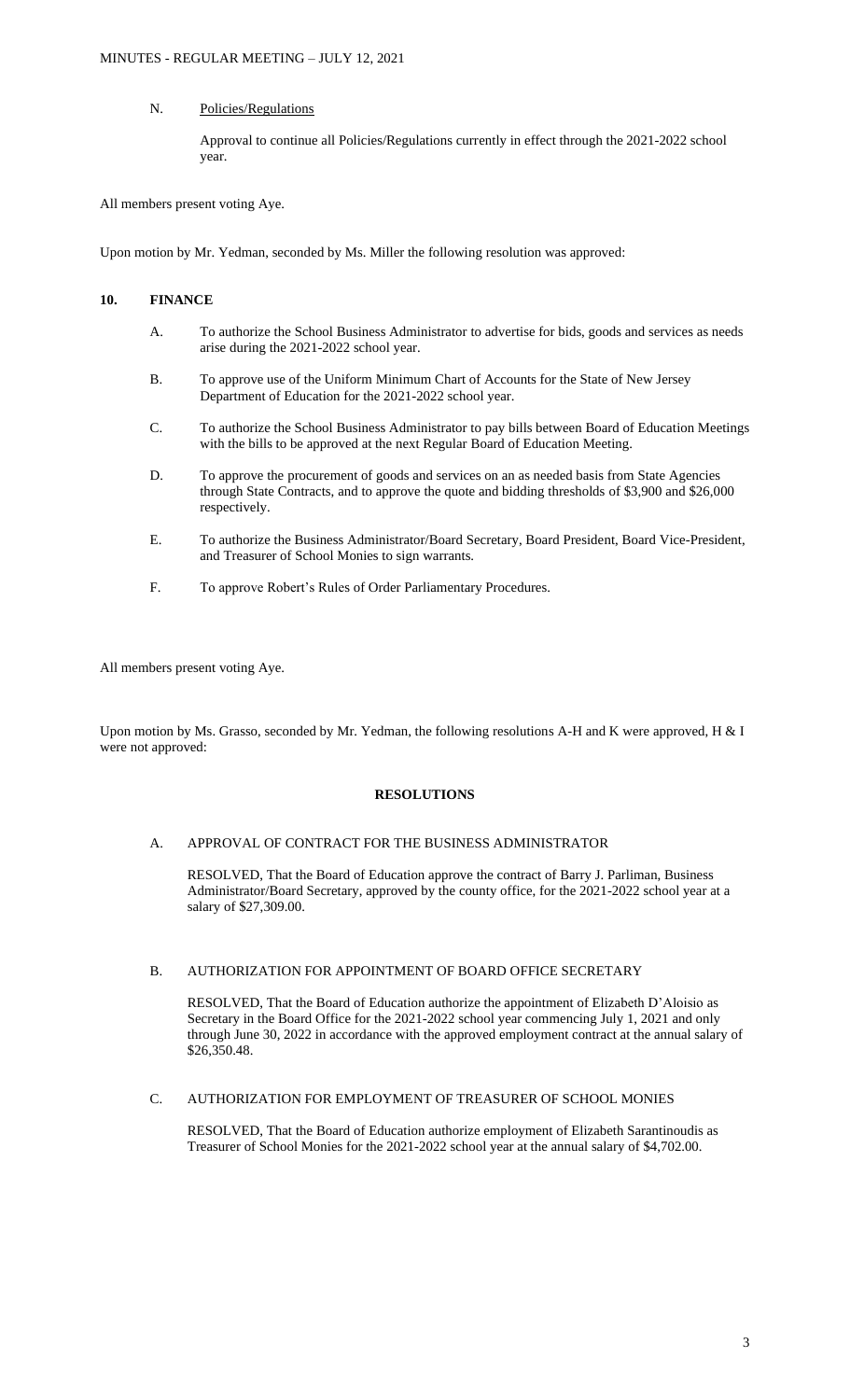## D. AUTHORIZATION FOR APPOINMENT OF PART-TIME CUSTODIAN

RESOLVED, That the Board of Education authorize the appointment of the following Part-Time Custodian, as needed, in the Seaside Park Elementary School for the 2021-2022 school year commencing July 1, 2021 and only through June 30, 2022.

### Guy Mueller \$14.42/hour

### E. AUTHORIZATION FOR APPROVAL OF CONTRACT WITH SIGMABIT TECHNOLOGY, INC.

RESOLVED, That the Board of Education approve the contract with Sigmabit Technology, Inc. for an Annual User License Agreement effective July 1, 2021 through June 30, 2022.

### F. CONFIRMATION FOR USE OF BUILDING

RESOLVED, That the Board of Education confirm use of the building for the Seaside Park Police Department for tactical training on June 16, 2021 between the hours of 8:00 A.M. and 4:00 P.M.

# G. AUTHORIZATION FOR USE OF BUILDING

RESOLVED, That the Board of Education authorize use of the building for the Toms River Police Department for tactical training on the following dates; September 7, 9, 14, 15, 16, 21, 23, 28, 30, 2021; between the hours of 8:00 A.M. and 4:00 P.M.

# H. AUTHORIZATION FOR USE OF BUILDING

RESOLVED, That the Board of Education authorize use of the library for the Seaside Park Book Club on Tuesday evenings starting September 7, 2021 and monthly thereafter, between the hours of 7:00 P.M. and 9:00 P.M.

## I. AUTHORIZATION FOR USE OF BUILDING

RESOLVED, That the Board of Education authorize use of one classroom for Geraldine Marino of Seaside Park for private tutoring on Thursdays for 2 hours per day.

## J. AUTHORIZATION FOR USE OF BUILDING

RESOLVED, That the Board of Education authorize use of two-three classrooms for Roden Krai for the purpose of teaching Bulgarian classes on Saturdays during the school year between the hours of 2:00 P.M. – 5:00 P.M.

# K. CONFIRMATION OF 2020-2021 PURCHASE ORDERS

RESOLVED, That the Board of Education confirm the following 2020-2021 purchase orders in the various categories and amounts shown for a total of \$139,584.64

| $P.O.$ # | <b>VENDOR</b>           | <b>DESCRIPTION</b>         | <b>ACCOUNT</b> | <b>AMOUNT</b> |
|----------|-------------------------|----------------------------|----------------|---------------|
| 2021-138 | Lavallette BOE          | Tuition-March/April        | 11-999-100-561 | 25,866.72     |
| 2021-139 | Optimum                 | Internet                   | 11-999-230-530 | 179.78        |
| 2021-140 | Ozane                   | <b>Outside Maintenance</b> | 11-999-261-420 | 203.00        |
| 2021-141 | Berry, Sahradnik, et al | Legal Services             | 11-999-230-331 | 135.00        |
| 2021-142 | <b>NJNG</b>             | Gas Supply                 | 11-999-262-621 | 916.20        |
| 2021-143 | Universal Janitorial    | <b>Custodial Supplies</b>  | 11-999-262-610 | 70.00         |
| 2021-144 | ADP                     | Payroll Processing         | 11-999-230-339 | 276.49        |
| 2021-145 | <b>TRBOE</b>            | Tuition Regular-April      | 11-999-100-561 | 7,721.70      |
| 2021-145 | <b>TRBOE</b>            | Tuition Spec Ed-April      | 11-999-100-562 | 12.040.52     |
| 2021-145 | <b>TRBOE</b>            | Transportation             | 11-999-270-513 | 1,953.01      |
| 2021-146 | <b>UGI Energy</b>       | <b>Gas Delivery</b>        | 11-999-262-621 | 499.66        |
| 2021-147 | AT&T                    | Telephone                  | 11-999-230-530 | 746.04        |
| 2021-149 | <b>FEMA</b> Finance     | CDL Loan                   | 40-701-510-910 | 16,092.72     |
| 2021-150 | <b>TRBOE</b>            | <b>Tuition Regular-May</b> | 11-999-100-561 | 7.721.70      |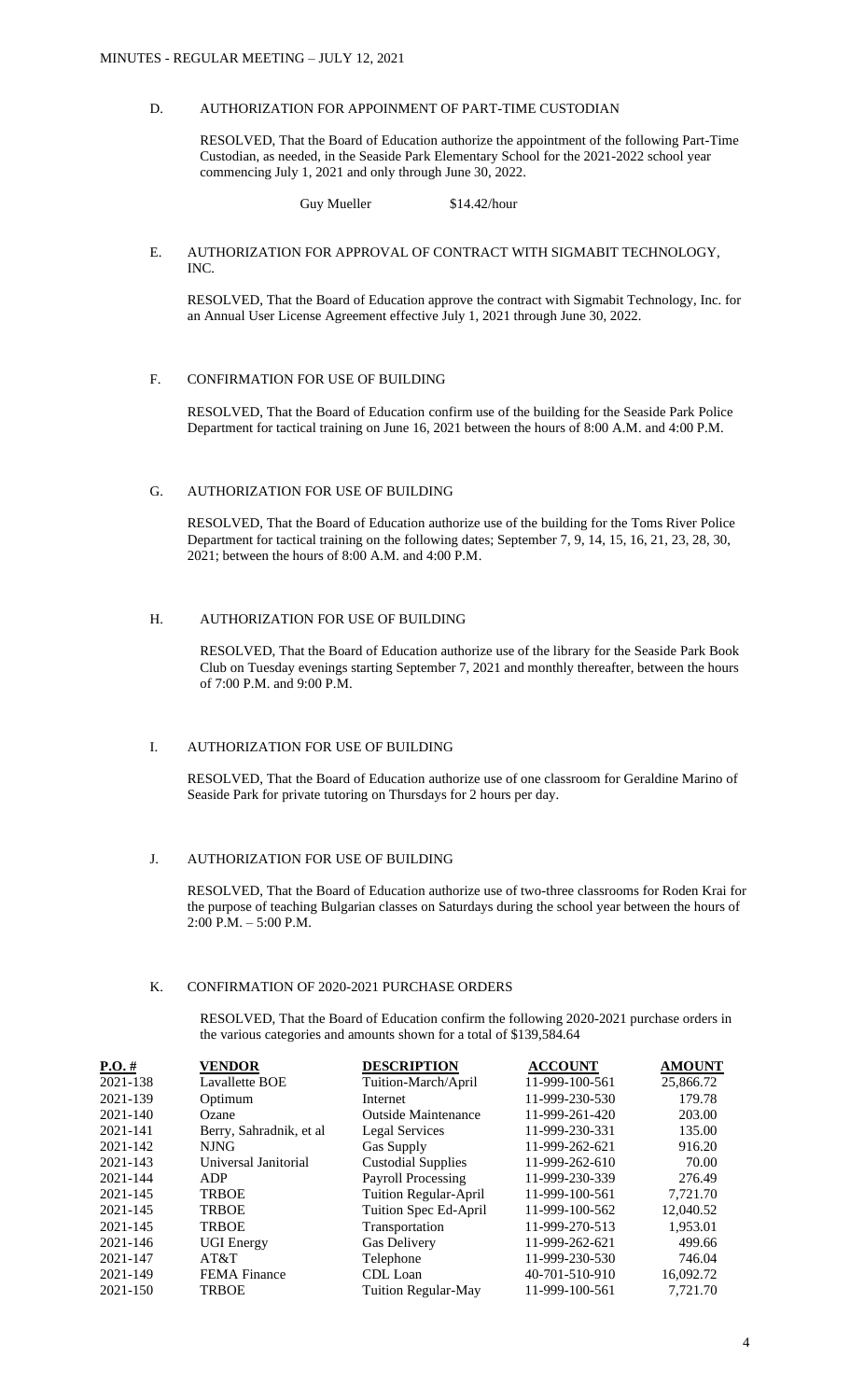| $P.O. \#$ | <b>VENDOR</b>               | <b>DESCRIPTION</b>               | <b>ACCOUNT</b> | <b>AMOUNT</b> |
|-----------|-----------------------------|----------------------------------|----------------|---------------|
| 2021-150  | <b>TRBOE</b>                | Tuition Spec Ed-May              | 11-999-100-562 | 13,421.00     |
| 2021-150  | <b>TRBOE</b>                | Transportation                   | 11-999-270-513 | 1,871.09      |
| 2021-151  | <b>Brick Twp BOE</b>        | Tuition Regular-April            | 11-999-100-561 | 2,372.48      |
| 2021-152  | <b>JCP&amp;L</b>            | Electricity                      | 11-999-262-622 | 374.83        |
| 2021-153  | <b>Staples</b>              | <b>Office Supplies</b>           | 11-999-230-610 | 65.50         |
| 2021-154  | Lavallette BOE              | Tuition-May/June                 | 11-999-100-561 | 22,857.10     |
| 2021-155  | <b>Asbury Park Press</b>    | Advertising                      | 11-999-230-530 | 176.30        |
| 2021-157  | Bahr & Sons                 | <b>Electric Repairs</b>          | 11-999-230-339 | 735.00        |
| 2021-158  | Wells Fargo Vendor          | Copier                           | 11-999-230-530 | 84.27         |
| 2021-159  | Berry, Sahradnik, et al     | <b>Legal Services</b>            | 11-999-230-331 | 68.85         |
| 2021-160  | <b>Central Regional BOE</b> | <b>Transportation Lavallette</b> | 11-999-270-513 | 19,170.50     |
| 2021-161  | <b>NJNG</b>                 | Gas Supply                       | 11-999-262-621 | 720.26        |
| 2021-162  | Boro of SSP                 | Water/Sewer                      | 11-999-262-490 | 210.00        |
| 2021-163  | ADP                         | <b>Payroll Processing</b>        | 11-999-230-339 | 296.29        |
| 2021-164  | Lavallette Hardware         | Maintenance Supplies             | 11-999-261-610 | 38.39         |
| 2021-165  | <b>CIT</b>                  | Phone System                     | 11-999-230-530 | 93.29         |
| 2021-166  | <b>Central Regional BOE</b> | Transportation                   | 11-999-270-513 | 1000.00       |
| 2021-167  | <b>UGI</b> Energy           | <b>Gas Delivery</b>              | 11-999-262-621 | 346.95        |
| 2021-168  | Ajay Plumbing               | Cleaning & Repair                | 11-999-262-420 | 550.00        |
| 2021-169  | <b>SSPBOE</b>               | <b>PERS</b>                      | 11-999-291-241 | 710.00        |

All members present voting Aye.

Upon motion by Mrs. Korzeneski, seconded by Ms. Miller, the following resolution was approved:

### **SCHOOL BUSINESS ADMINISTRATOR REPORT - Mr. Barry J. Parliman**

# A. APPROVAL OF FINANCIAL REPORTS

RESOLVED, That the Board of Education accept and file the following financial reports for the period ending April 30, 2021 and May 31, 2021; copy to follow in the minutes of this meeting:

- Secretary's Report of Expenditure
- Treasurer of School Monies Report

### B. APPROVAL OF BUDGET LINE-ITEM REPORT

RESOLVED, That the Board of Education, pursuant to N.J.A.C. 6:20-2.113(e)\*, do hereby certify that as of April 30, 2021 and May 31, 2021, after review of the Secretary's monthly financial report (appropriations section) and upon consultation with the appropriate district officials, that to the best of our knowledge no major account or fund has been over expended in violation of N.J.A.C. 6:20-2.12(b)\* and that sufficient funds are available to meet the district's financial obligations for the remainder of the fiscal year.

All members present voting Aye.

Upon motion by Mrs. Korzeneski, seconded by Mr. Yedman, the following resolution was approved:

### **PAYMENT OF BILLS**

RESOLVED, That the Board of Education authorize payment of the bills as shown on the bill list dated July 12, 2021 when signed by a majority of the members, in the total amount of \$151,292.69; copy to follow in the minutes.

All members present voting Aye.

# **ANNOUNCEMENTS**

Monday, September 13, 2021 - Regular Board Meeting – 6:30 P.M.